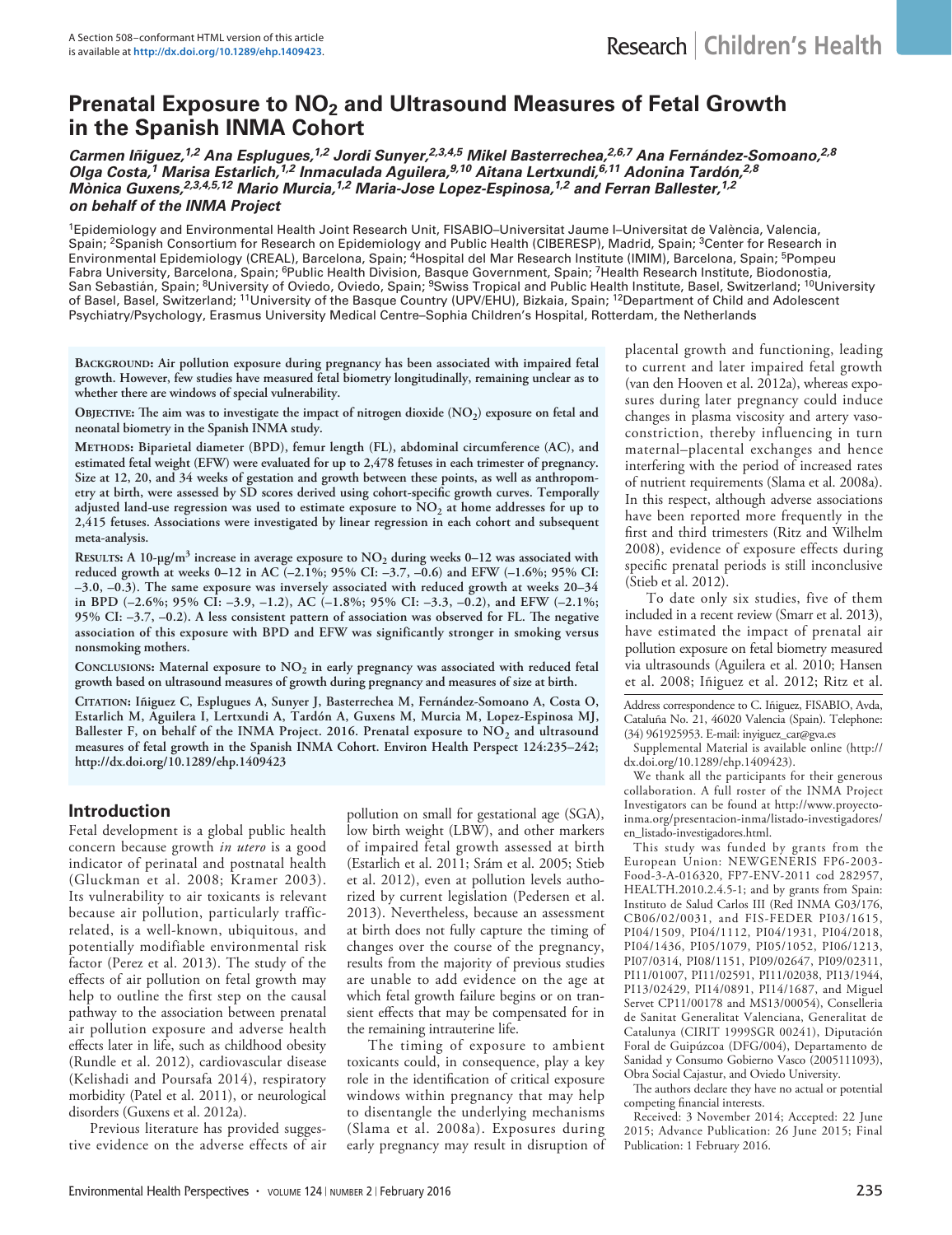2014; Slama et al. 2009; van den Hooven et al. 2012b). Sample size, exposure windows, and time at ultrasound examination differed among the studies, leading to heterogeneity in reported associations.

The INfancia y Medio Ambiente (INMA)—Childhood and Environment Study—is a network of several populationbased birth cohorts in Spain established to evaluate the role of the environment on fetal and childhood health (Guxens et al. 2012b). Two of the six above-mentioned studies were conducted in the two most urban cohorts of INMA, the cohorts of Sabadell and Valencia, respectively (Iñiguez et al. 2012; Aguilera et al. 2010). That none of them found any clear relationship in early pregnancy may reflect the sample size or the exposure variability required to detect an association at that stage of gestation. To increase the statistical power and extend the study to less-exposed populations, we conducted a joint analysis aimed at evaluating the association between prenatal exposure to traffic-related air pollution and fetal biometry at different stages of pregnancy.

# **Methods**

*Population and study design*. This study was based on the four *de novo* INMA cohorts sited in Asturias, Gipuzkoa, Sabadell, and Valencia (Guxens et al. 2012b). Recruitment took place between 2003 and 2008. A total of 2,644 eligible women (age at least 16 years,

at 10–13 weeks of gestation, with a singleton pregnancy, non-assisted conception, and no communication handicap) agreed to participate and signed informed consent forms. After excluding women who withdrew, were lost to follow-up, or underwent induced or spontaneous abortions or fetal deaths, or without at least two valid ultrasounds, the sample consisted of 2,496 pregnant women. The study was approved by the Hospital Ethics Committees in the participating regions.

*Fetal ultrasonography*. Ultrasound scans (Voluson 730 Pro and 730 Expert; Siemens Sienna) were scheduled at 12, 20, and 34 weeks of gestation and performed by obstetricians specialized in conducting this type of examinations at the respective hospitals. We had access to the records of any other ultrasound scan performed on the women during their pregnancy, which allowed us to obtain from two to eight valid ultrasounds per woman between 7 and 42 weeks of gestation. The characteristics examined were biparietal diameter (BPD), femur length (FL), abdominal circumference (AC), and estimated fetal weight (EFW) (Hadlock et al. 1985). An early crown–rump length (CRL) measurement was used for pregnancy dating. Gestational age was established using CRL when the difference with the age based on the self-reported last menstrual period (LMP) was  $\geq 7$  days. Women with a difference of > 3 weeks (*n* = 18) were excluded to avoid a possible bias. Data

outside the range mean  $\pm$  4 SD for each gestational age ( $n = 5$ , 8, and 8 for AC, FL, and BPD, respectively) were also eliminated to avoid the influence of extreme values. In all, 2,478 women provided information for fetal growth modeling.

Linear mixed models (Pinheiro and Bates 2000) were used separately in each cohort to obtain a growth curve for each parameter. Models were adjusted for constitutional factors known to affect fetal growth: maternal age, height, parity, country of origin (as proxy of ethnicity), prepregnancy weight, father's height, and fetal sex.

In accordance with these customized models, unconditional SD scores at 12, 20, and 34 weeks of gestation and conditional SD scores for 12–20 and 20–34 weeks of gestation were calculated. An unconditional SD score at a certain point describes the size at this time, and an SD score at a certain time point conditioned by the value raised in a previous moment describes the growth experienced in the respective time interval (Gurrin et al. 2001).

To prevent the increase of random error due to small deviations from the scheduled times, we calculated SD scores at a particular time using the prediction (by the corresponding fetal curve) at this particular time point conditioned to the nearest measure. Detailed information about fetal growth modeling may be found in Supplemental

Table 1. Ultrasound and NO<sub>2</sub> exposure information: INMA Study, 2003-2008 (Spain).

| Characteristic                              | Asturias           | Gipuzkoa           | Sabadell           | Valencia           | Overall            |
|---------------------------------------------|--------------------|--------------------|--------------------|--------------------|--------------------|
| No. of mothers                              | 478                | 603                | 611                | 786                | 2,478              |
| No. of ultrasound examinations <sup>a</sup> |                    |                    |                    |                    |                    |
| First trimester                             | 461                | 600                | 602                | 775                | 2,438              |
| Second trimester                            | 494                | 592                | 609                | 811                | 2,506              |
| Third trimester                             | 606                | 586                | 622                | 844                | 2,658              |
| Availability of CRL (%)                     | 98.7               | 99.5               | 100.0              | 98.9               | 99.3               |
| CRL-based GA (%)                            | 11.3               | 10.3               | 12.9               | 12.3               | 11.8               |
| GA at US:                                   |                    |                    |                    |                    |                    |
| First trimester                             | 12.6 (11.3, 15.7)  | 12.4 (11.4, 13.6)  | 12.1 (10.9, 14.0)  | 12.4 (11.4, 13.4)  | 12.4 (11.3, 13.7)  |
| Second trimester                            | 20.7 (19.7, 21.9)  | 21.1 (19.8, 22.1)  | 21.1 (20.0, 22.4)  | 20.3 (19.1, 21.9)  | 20.7 (19.6, 22.1)  |
| Third trimester                             | 33.9 (31.0, 37.0)  | 34.1 (31.6, 35.3)  | 34.0 (32.3, 35.7)  | 32.3 (30.7, 38.1)  | 33.7(31.0, 36.6)   |
| No. of ultrasounds per mother (%)           |                    |                    |                    |                    |                    |
| 2                                           | 9.8                | 6.1                | 3.3                | 7.6                | 6.6                |
| 3                                           | 61.5               | 92.9               | 93.9               | 77.2               | 82.1               |
| $\geq 4$                                    | 28.7               | 1.0                | 2.8                | 15.1               | 11.3               |
| Gestational age at birth (weeks)            | 39.6 (36.7, 41.7)  | 40.0 (37.4, 41.9)  | 39.9 (37.3, 41.7)  | 39.9 (36.6, 41.7)  | 39.9 (37.0, 41.7)* |
| Preterm deliveries $(\%)^b$                 | 5.9                | 3.5                | 3.3                | 6.0                | $4.7*$             |
| Low birth weight $(%)^c$                    | 5.4                | 4.5                | 4.8                | 5.7                | 5.1                |
| Birth weight (g)                            | $3267.2 \pm 474.8$ | $3297.6 \pm 456.5$ | $3241.5 \pm 436.6$ | $3226.9 \pm 527.3$ | $3255.3 \pm 479.6$ |
| Birth length (cm)                           | $49.7 + 2.1$       | $49.0 \pm 1.9$     | $49.4 \pm 2.0$     | $50.1 + 2.5$       | $49.6 \pm 2.2*$    |
| Birth HC (cm)                               | $34.3 \pm 1.4$     | $34.7 \pm 1.4$     | $34.2 \pm 1.3$     | $34.0 \pm 1.7$     | $34.3 \pm 1.5^*$   |
| Mothers with exposure assignment $(n)$      | 475                | 592                | 564                | 784                | 2,415              |
| $NO2$ levels <sup>d</sup>                   | $23.1 \pm 7.5$     | $18.0 \pm 6.0$     | $35.7 \pm 9.7$     | $38.2 \pm 11.7$    | $29.7 \pm 12.6*$   |
| Pearson correlation with $NO2$ <sup>d</sup> |                    |                    |                    |                    |                    |
| $NO2$ in weeks 0 to12                       | 0.94               | 0.79               | 0.81               | 0.65               | 0.84               |
| NO <sub>2</sub> in weeks 12 to 20           | 0.93               | 0.88               | 0.79               | 0.82               | 0.87               |
| $NO2$ in weeks 20 to 34                     | 0.95               | 0.87               | 0.88               | 0.78               | 0.89               |
| NO <sub>2</sub> in weeks 34 to delivery     | 0.87               | 0.66               | 0.65               | 0.50               | 0.74               |

Percentages are presented for categorical variables. Mean ± SD or median (95% CI) are presented for continuous variables.

*<sup>a</sup>*In general, ultrasound examinations were complete, relating BPD, AC, and FL, except the ultrasound at week 12 in Asturias: *n* = 458 BPD data, *n* = 69 FL data, and *n* = 39 AC data. *<sup>b</sup>*Preterm delivery: < 37 weeks of gestation. *c*Low birth weight, < 2,500 g. *<sup>d</sup>*NO2 for entire pregnancy. \*Statistically significant differences among cohorts (*p* < 0.05).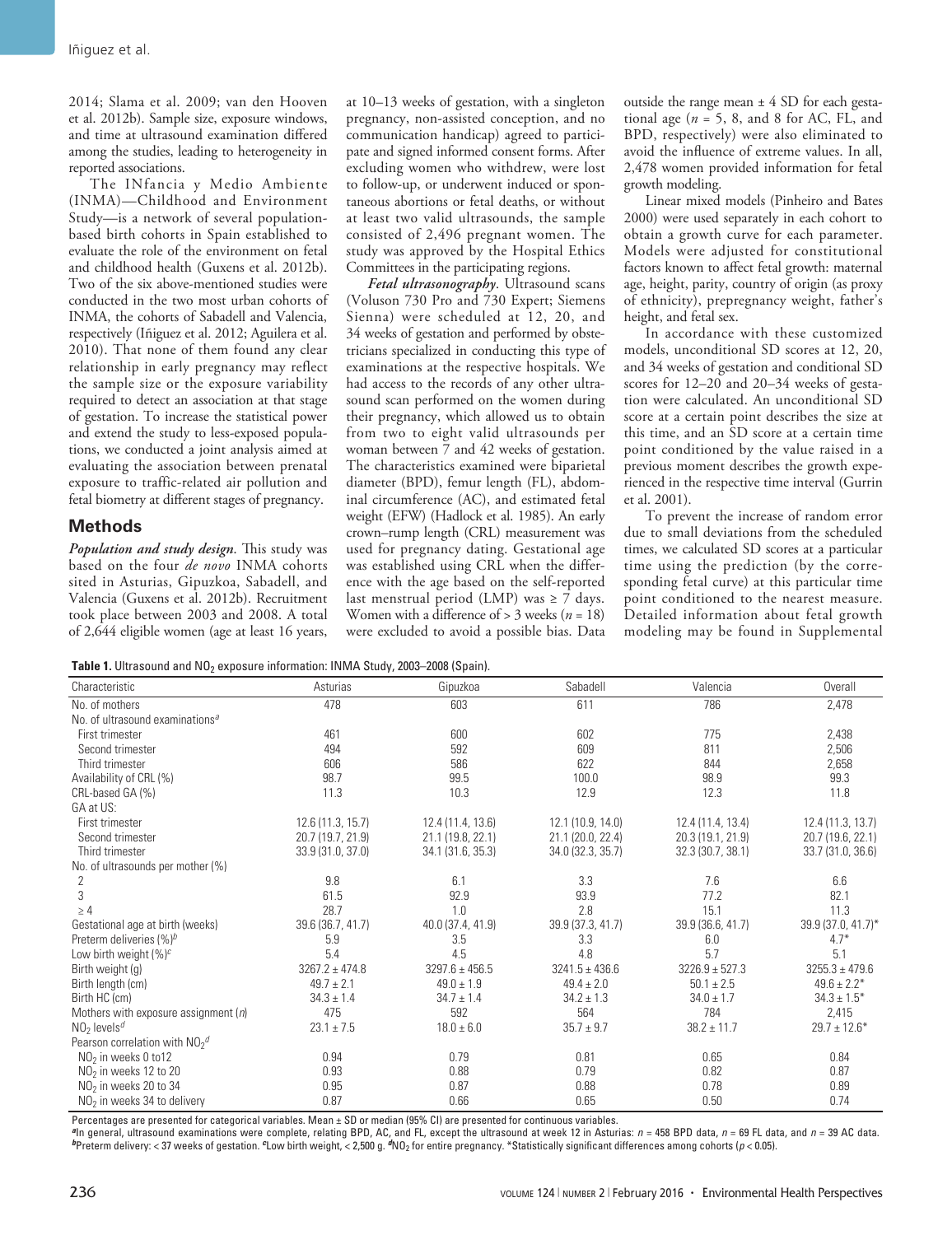Material, "Fetal growth curves and calculation of SD scores" and Figures S1–S5.

*Neonatal outcomes*. Neonatal outcome variables were gestational age-specific SD scores for anthropometric measurements at birth: weight (grams), length (centimeters), and head circumference (HC) (centimeters). Neonates were weighed at birth by the midwife attending the childbirth, whereas birth length and HC were measured within the first 12 hr of life by a nurse in the hospital ward. Gestational age was established following the same procedure defined for ultrasounds. SD scores were calculated according to a customized random effects model taking into account maternal variables (preconception weight, height, and parity), paternal variables (height), and newborn variables (sex and gestational age at birth) (Mamelle et al. 2001). Detailed information about fetal growth modeling may be found in Supplemental Material, "Calculation of SD scores for neonatal parameters" and Figure S6.

*Assessment of air pollution exposure*. During pregnancy in each cohort, ambient levels of NO2 were measured with passive samplers (Radiello®; Radiello, Fundazione Salvatore Maugeri, Padua, Italy) installed in several sampling campaigns, each lasting 7 days and distributed over each study area in accordance with geographic criteria, taking into account the expected pollution gradients and the expected number of births.

The methodology applied for exposure modeling has been described previously (Estarlich et al. 2011; Iñiguez et al. 2009). Briefly, area-specific land-use regression (LUR) models of nitrogen dioxide  $(NO<sub>2</sub>)$ were developed to estimate residence-based exposures during pregnancy, using the average of the levels of  $NO<sub>2</sub>$  registered across campaigns to represent an annual mean level, together with land use (agricultural, industrial, or urban), traffic-related variables, and altitude. Residential  $NO<sub>2</sub>$  estimations from LUR were then adjusted to time of pregnancy for each woman, using daily records from the monitoring network stations covering the study area. Following this procedure, exposure to  $NO<sub>2</sub>$  was estimated for the periods 0–12, 12–20, 20–34, 34–delivery weeks of gestation, and for the entire pregnancy.

*Covariates*. Detailed information on covariates was obtained from two questionnaires administered at 12 and 32 weeks of pregnancy: gestational weight gain (GWG) (in three categories: low/medium/high) following the Institute of Medicine (IOM) guidelines (IOM/NCR 2009); socio-occupational status [in three occupational categories according to most recent occupation (Domingo-Salvany et al. 2000)]; education (up to primary, secondary, and university); employment

(yes/no); rural zone of residence (yes/no); country of origin (Spain/other); mother living with the father (yes/no); season of conception; alcohol consumption (yes/no); caffeine consumption ( $0 \le 100$ ,  $> 100 < 200$ ,  $\geq$  200 mg/day); vegetable, fruit, and energy intake (estimated from a food questionnaire in grams/day); active smoking during pregnancy (yes/no); type of cooking (electric/ gas); heating (electric/gas); and use of a fume extractor in the kitchen (yes/no).

Environmental tobacco smoke exposure was assessed as passive exposure either at home, at work, or during leisure time and active smoking was considered as dichotomous (yes/no). Circulating 25-hydroxyvitamin D3 (vitamin D) was measured in maternal plasma at the first trimester by high-performance liquid chromatography.

*Statistical analysis*. Multivariate linear regression models were built to assess the

relation between  $NO<sub>2</sub>$  exposure and each outcome variable. First, a core model was built for each SD score using those covariates that were significant at a level of  $p < 0.2$  in crude analyses as possible predictors. Following a forward procedure, all the covariates associated with outcomes at a level of  $p < 0.1$  were introduced into the model (adjusted by cohort) except rural zone, which was a mandatory variable. Each exposure variable was then incorporated, and covariates changing the magnitude of the main effect by > 10% were also included. Variable selection was performed with the data set restricted to complete cases, but missing values within final models were not imputed. The percentage of such values was 4% (103 cases) on average, ranging from 0% to 11%. Models were examined for normality of regression residuals, collinearity (generalized variance-inflation factor > 2), extreme outliers (studentized residuals  $\geq 4$ ),

Table 2. Exposure to NO<sub>2</sub> in different stages of pregnancy and SD scores of fetal growth: INMA study, 2003–2008 (Spain).

|                                   |        | $NO2$ (per 10-µg/m <sup>3</sup> increase) |                |                  | $NO2$ > 34.5 µg/m <sup>3</sup> (66th percentile) |                |                |  |
|-----------------------------------|--------|-------------------------------------------|----------------|------------------|--------------------------------------------------|----------------|----------------|--|
| Fetal score (weeks)               | $\eta$ | % diff <sup>a</sup> (95% CI)              | $p$ -Value $b$ | $1^2(%)^c$       | % diff <sup>a</sup> (95% CI)                     | $p$ -Value $b$ | $1^2(%)^c$     |  |
| BPD growth at 0-12                |        |                                           |                |                  |                                                  |                |                |  |
| $NO2 0 - 12$                      | 2,389  | $-1.1$ $(-2.5, 0.2)$                      | 0.10           | 0                | $0.8 (-3.3, 4.9)$                                | 0.71           | 0              |  |
| BPD growth at 12-20               |        |                                           |                |                  |                                                  |                |                |  |
| $N02 0 - 12$                      | 2,312  | $-0.2$ $(-1.5, 1.2)$                      | 0.84           | $\boldsymbol{0}$ | $0.0$ (-4.2, 4.1)                                | 0.98           | 23.6           |  |
| $NO2 12 - 20$                     | 2,330  | $0.7 (-0.6, 2.0)$                         | 0.28           | 17.2             | $0.3 (-3.7, 4.4)$                                | 0.87           | 25.6           |  |
| BPD growth at 20-34               |        |                                           |                |                  |                                                  |                |                |  |
| $NO2 0-12$                        | 2,328  | $-2.6$ $(-3.9, -1.2)$                     | < 0.01         | 0                | $-7.2$ $(-11.2, -3.1)$                           | < 0.01         | $\theta$       |  |
| $NO2 12-20$                       | 2,325  | $-1.9$ ( $-3.2$ , $-0.6$ )                | < 0.01         | 0                | $-6.5$ ( $-10.5$ , $-2.5$ )                      | < 0.01         | $\theta$       |  |
| $NO2 20 - 34$                     | 2,222  | $0.0$ (-1.4, 1.5)                         | 0.96           | 0                | $2.1 (-2.2, 6.3)$                                | 0.34           | 32.6           |  |
| FL growth at 0-12                 |        |                                           |                |                  |                                                  |                |                |  |
| $NO2 0-12$                        | 2,310  | $-1.3$ $(-2.7, 0.2)$                      | 0.08           | $\boldsymbol{0}$ | $-0.2$ ( $-4.5, 4.1$ )                           | 0.92           | 0              |  |
| FL growth at 12-20                |        |                                           |                |                  |                                                  |                |                |  |
| $NO2 0-12$                        | 2,405  | $-0.4$ $(-2.0, 1.2)$                      | 0.48           | 0                | $-0.6$ ( $-5.1$ , 3.8)                           | 0.79           | $\mathbf{0}$   |  |
| $NO2 12-20$                       | 2,406  | $-1.2$ ( $-2.5$ , 0.1)                    | 0.07           | 8.2              | $-4.5$ $(-8.4, -0.5)$                            | 0.03           | 0              |  |
| FL growth at 20-34                |        |                                           |                |                  |                                                  |                |                |  |
| $N02 0 - 12$                      | 2,270  | $-0.8$ $(-2.1, 0.6)$                      | 0.26           | 0                | $-3.5$ $(-7.6, 0.7)$                             | 0.10           | $\overline{0}$ |  |
| $NO2 12-20$                       | 2,252  | $0.1$ (-1.5, 1.7)                         | 0.92           | 0                | $-1.6(-6.1, 2.9)$                                | 0.48           | 0              |  |
| NO <sub>2</sub> 20-34             | 2,266  | $-0.6$ $(-2.3, 1.1)$                      | 0.47           | 0                | $0.5(-4.0, 5.0)$                                 | 0.83           | 0              |  |
| AC growth at 0-12                 |        |                                           |                |                  |                                                  |                |                |  |
| $NO2 0-12$                        | 2,402  | $-2.1$ $(-3.7, -0.6)$                     | 0.01           | 20.4             | $0.0$ (-8.8, 8.8)                                | 1.00           | 66             |  |
| AC growth at 12-20                |        |                                           |                |                  |                                                  |                |                |  |
| $NO2 0-12$                        | 2,250  | $0.8(-0.9, 2.4)$                          | 0.37           | 14.1             | $0.7 (-3.7, 5.2)$                                | 0.76           | 0              |  |
| $NO2 12-20$                       | 2,323  | $0.8(-0.8, 2.4)$                          | 0.31           | $\boldsymbol{0}$ | $1.6(-6.4, 9.4)$                                 | 0.70           | $\theta$       |  |
| AC growth at 20-34                |        |                                           |                |                  |                                                  |                |                |  |
| $N02 0 - 12$                      | 2,323  | $-1.8$ $(-3.3, -0.2)$                     | 0.03           | 0                | $-4.3$ $(-8.8, 0.2)$                             | 0.06           | 5.9            |  |
| $NO2 12-20$                       | 2,324  | $-1.7$ $(-3.3, -0.1)$                     | 0.04           | 0                | $-4.5$ ( $-8.9$ , $-0.1$ )                       | 0.05           | 46.2           |  |
| $NO2 20 - 34$                     | 2,141  | $-0.2$ ( $-2.0$ , 1.6)                    | 0.81           | 6.4              | $-1.0$ ( $-8.8$ , 6.8)                           | 0.81           | 52.1           |  |
| EFW growth at 0-12                |        | $-1.6$ ( $-3.0$ , $-0.3$ )                | 0.02           | 0                | $-1.2$ ( $-5.3$ , 3.0)                           | 0.58           | 31.8           |  |
| $NO2 0-12$<br>EFW growth at 12-20 | 2,399  |                                           |                |                  |                                                  |                |                |  |
| $NO2 0-12$                        | 2,243  | $0.7 (-0.9, 2.3)$                         | 0.42           | 0                | $2.6(-1.9, 7.1)$                                 | 0.26           | 0              |  |
| $NO2 12 - 20$                     | 2,243  | $0.0$ (-1.6, 1.6)                         | 0.97           | 0                | $-2.7$ $(-7.2, 1.8)$                             | 0.24           | $\mathbf{0}$   |  |
| EFW growth at 20-34               |        |                                           |                |                  |                                                  |                |                |  |
| $NO2 0-12$                        | 2,309  | $-2.1$ $(-3.7, -0.5)$                     | 0.01           | 0                | $-6.3$ $(-10.7, -1.8)$                           | 0.01           | 0              |  |
| $NO2 12-20$                       | 2,309  | $-1.5(-3.1, 0.0)$                         | 0.06           | 0                | $-4.7$ $(-9.1, -0.3)$                            | 0.04           | 19.1           |  |
| $NO2 20 - 34$                     | 2,252  | $-2.1$ $(-3.7, -0.6)$                     | 0.01           | 0                | $0.1$ ( $-7.7$ , $7.8$ )                         | 0.99           | 55.5           |  |
|                                   |        |                                           |                |                  |                                                  |                |                |  |

Cohort-specific models for BPD were adjusted for rurality, alcohol consumption, energy intake, employment, and weight gain. FL: rurality, vitamin D, energy intake, marital status, tobacco use, season, and GWG. AC: rurality, marital status, season, education, social class, employment, GWG, alcohol consumption, energy intake, and type of cooking. EFW: rurality, season, GWG, alcohol consumption, energy intake, employment, tobacco use, type of cooking, and education. <sup>a</sup>Percent of difference in SD scores, obtained by combining cohort-specific estimates using meta-analysis. <sup>b</sup>p-Value<br>according to likelihood ratio (LR) test. <sup>e</sup>f<sup>2</sup> statistic of heterogeneity; estimates with f<sup>2</sup> > 50% effects models.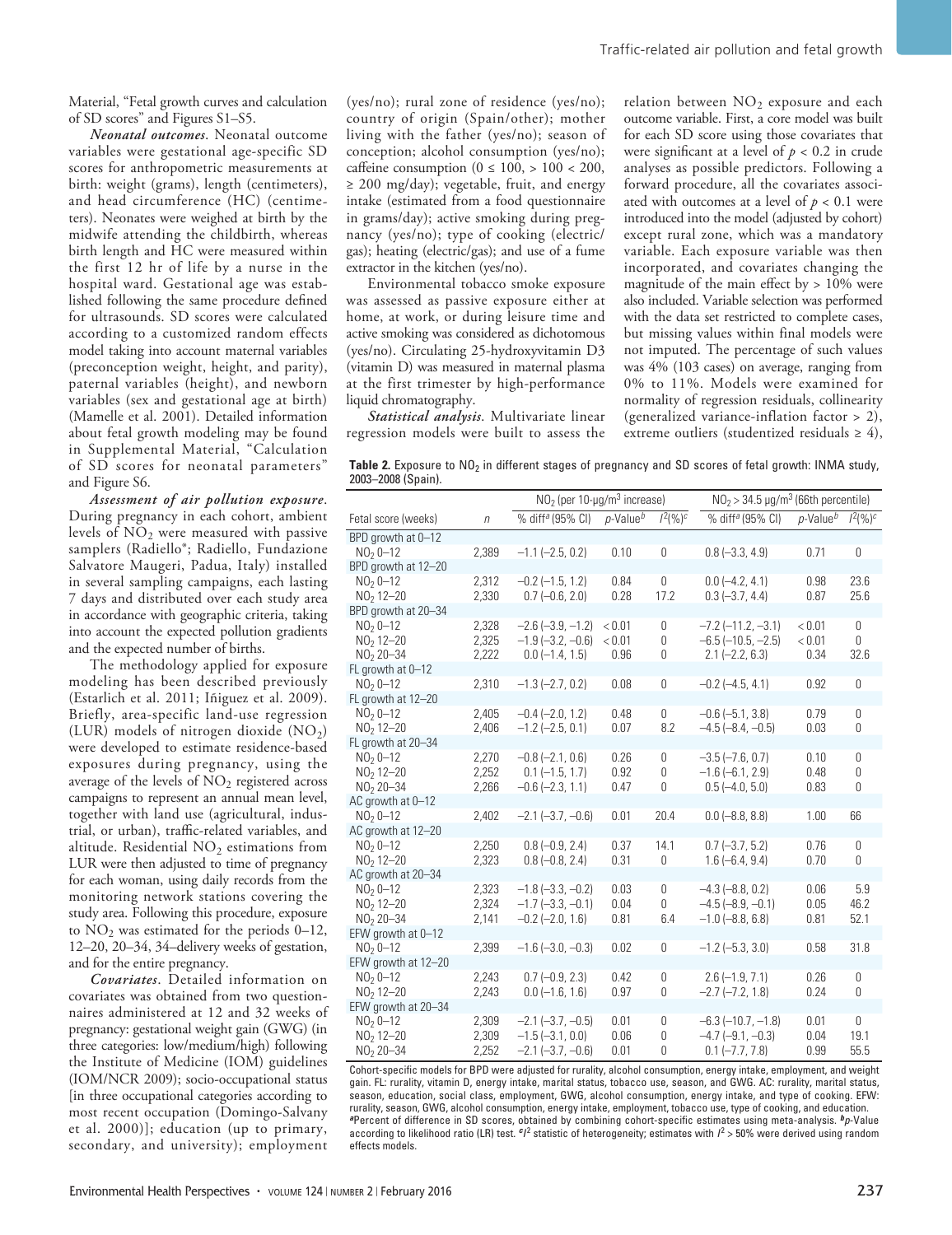and highly influential observations (Cook's  $distance > 0.5$ ).

Final models were applied to each cohort separately to account for the possible heterogeneity of the association between exposure and response variables, and the resulting estimates were combined by means of meta-analyses. Heterogeneity was quantified with the I-squared statistic  $(I^2)$  (Higgins et al. 2003) and, if detected  $(I^2 > 50\%)$ , the "random effect model" was used.

Generalized additive models, with penalized splines as smoothers, were used to explore the shape of the relation between fetal growth and  $NO<sub>2</sub>$  exposure. Linearity was evaluated on the basis of the Akaike Information Criterion. The shape of the relationship between air pollution and size was nonlinear for EFW at all of the endpoints assessed, perhaps mediated by non-linear shapes in specific parameters [specifically, BPD at week 12, FL at week 20, and AC at week 34 (see Supplemental Material, Figures S7–S9)]. In consequence, average exposures to  $NO<sub>2</sub>$  in each period were studied linearly (obtaining effect estimates by a  $10$ - $\mu$ g/m<sup>3</sup> increase in exposure) and also dichotomized at the 66th percentile of  $NO<sub>2</sub>$  exposure throughout the whole pregnancy  $(34.5 \,\mathrm{µg/m^3})$ .

Four sensitivity analyses were performed by re-running the cohort-specific models *a*) on the sample of term babies (around 95% of the initial sample); *b*) on the sample of mothers with coincident LMP-based and CRL-based gestational ages (around 80%); *c*) on the sample of women who spent  $\geq 15$  hr/day at home (around 60%); and *d*) by running a common model adjusted by GWG, season at conception, smoking, alcohol consumption, type of cooking, education, occupational status, and rural zone, which were the variables most frequently included (> 20%) in the set of models fitted by outcome and exposure.

Infant's sex, type of cooking, season at conception, rural zone, GWG, alcohol and tobacco use, and fruit and vegetable intake (categorized at the median) were evaluated as potential effect modifiers. Effect modification was assessed through interaction terms and stratified analyses were performed.

The association was measured as the percentage of change in SD scores so as to enable comparison between outcomes. Statistical analyses were performed with R 3.1.3 (R Core Team 2014). Associations with a *p*-value < 0.05 are referred to as statistically significant.

### **Results**

*Subject and exposure characteristics*. Most of the 2,478 participating mothers (93.4%) had at least three examinations, providing a total of 7,602 ultrasounds. With these data, fetal growth curves were obtained for each parameter and cohort (see Supplemental Material,

Figures S2–S5). Briefly, an association with sex was found for all fetal parameters except FL. BPD and FL showed a slight decline in growth toward the end of pregnancy, whereas AC was almost linear until term. As expected, the curve for EFW showed a fast increase in growth from mid-pregnancy onwards.

Exposure assignment was possible for 2,415 (97.5%) mothers, and estimated  $NO<sub>2</sub>$ levels varied considerably among cohorts. Exposure and outcomes by cohort are described in Table 1.

Cohort-adjusted analyses showed that more exposed mothers lived in urban areas, more often were non-Spanish, and more frequently used gas cooking and electric heaters and became pregnant in summer. Characteristics of mothers by  $NO<sub>2</sub>$  levels are presented in the Supplemental Material, Table S1.

*Maternal NO2 exposure and scores of fetal growth*. An increase of 10  $\mu$ g/m<sup>3</sup> in NO<sub>2</sub> levels during weeks 0–12 was inversely associated with AC and EFW growth at weeks 0–12 and with a nonsignificant decrease in FL growth at weeks 0–12 (Table 2). The same increase during weeks 0–12 and, to a lesser

extent, during weeks 12–20 was associated with BPD, AC, and EFW at weeks 20–34, whereas exposure during weeks 12–20 was associated with a nonsignificant decrease in FL at weeks 12–20. Consistent with these negative associations,  $NO<sub>2</sub>$  during early pregnancy was associated with significantly decreased size at week 34 in BPD, EFW, and AC, and a nonsignificant decrease in FL (Figure 1; see also Supplemental Material, Table S2).

Associations with average  $NO<sub>2</sub>$  dichotomized at the 66th percentile (> 34.5 compared with  $\leq 34.5 \text{ µg/m}^3$ ) showed a similar pattern for growth at weeks 20–34 and size at week 34 (Table 2 and Figure 2). In contrast, high  $NO_2$  (> 34.5  $\mu$ g/m<sup>3</sup>) during weeks 0–12 was not associated with AC and EFW growth at weeks 0–12, and high  $NO<sub>2</sub>$ during weeks 12–20 was negatively associated with FL growth at weeks 12–20 and size of FL at week 20. Despite the indicator of exposure (linear or categorized), BPD showed the strongest negative associations, with estimated mean differences in size at week 34 of –2.8% [95% confidence interval



**Figure 1.** Maternal NO<sub>2</sub> exposure (increase of 10  $\mu$ g/m<sup>3</sup>) and fetal size in different stages of pregnancy: INMA study, 2003–2008. Percentage of difference in fetal (unconditional SD scores) and neonatal SD scores of size and their respective 95% CIs by a 10-µg/m $^3$  increase in average exposure to NO<sub>2</sub> during different windows of exposure at different stages of pregnancy. Estimates were obtained by metaanalyses under fixed or random effects models of cohort-specific estimates. The r identifies those metaanalyses performed under the random-effects model. Numeric estimates are presented in Supplemental Material, Table S2.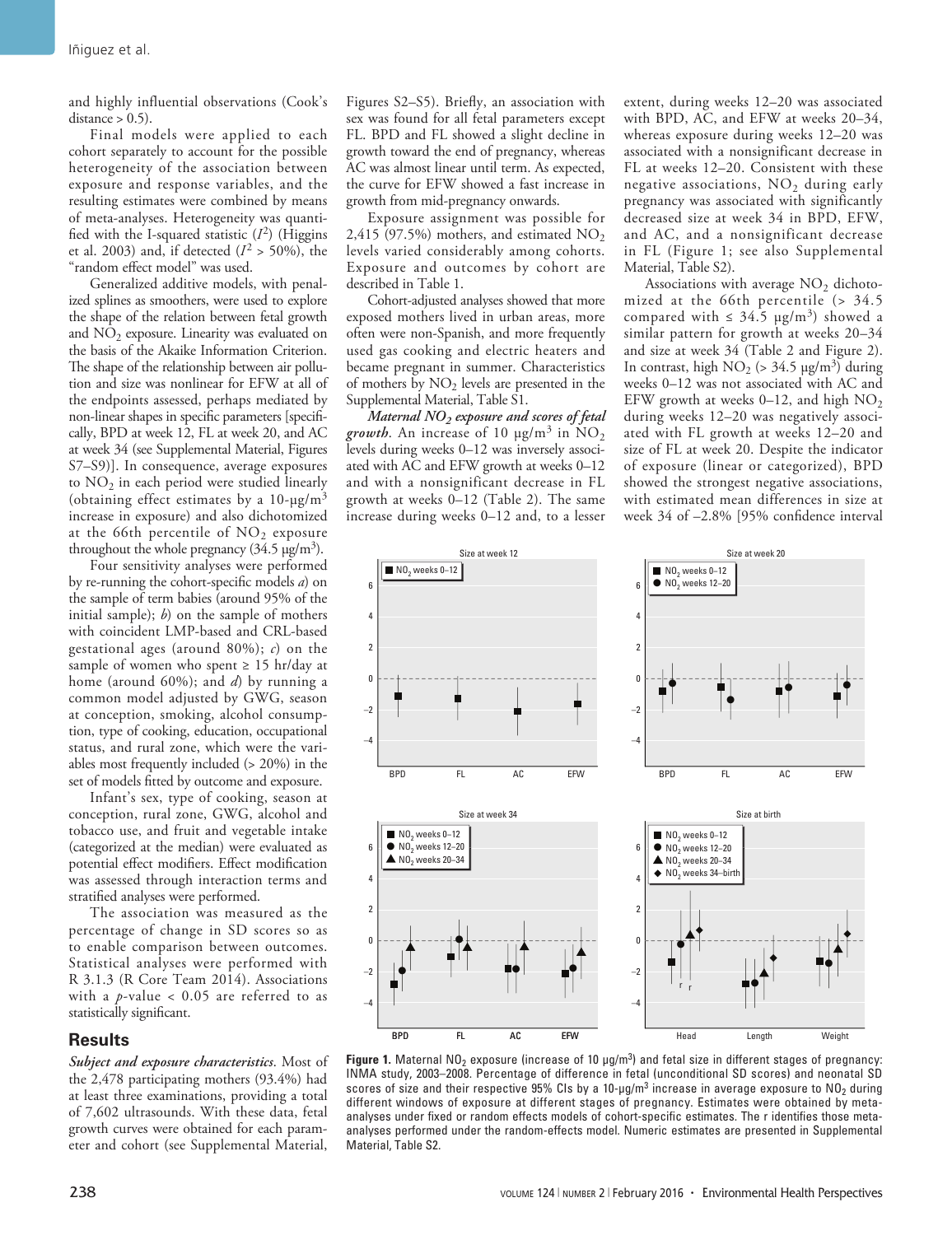(CI): –4.2, –1.4] and –7.3% (95% CI: –11.2, –3.3) in association with a 10-μg/m<sup>3</sup> increase in  $NO<sub>2</sub>$  and  $NO<sub>2</sub>$  above versus below the 66th percentile, respectively.

Results remained stable when the sample was restricted to women with LMP-based gestational age. In general, the estimates after restricting the sample to women who spent at least 15 hr/day at home was slightly greater but less significant, and excluding preterm deliveries led to slightly clearer associations. Finally, the use of models with a consistent set of covariates also led to the same pattern except for slightly more significant associations on growth of FL and BPD at weeks 0–12 (see Supplemental Material, Table S3).

Stratified estimates of associations between NO2 during weeks 0–12 and size at week 34 for interactions with  $p < 0.1$  are shown in Table 3. Associations of maternal exposure to  $NO<sub>2</sub>$  during weeks 0–12 with fetal BPD and EFW at week 34 were stronger in active smokers than in nonsmokers. The negative association between  $NO<sub>2</sub>$  and FL was stronger among women with a vegetable intake below versus above the median, whereas a positive association between  $NO<sub>2</sub>$  and FL among women with high GWG during pregnancy was significantly different from the negative association among women with medium GWG. The negative association with EFW was weaker in high versus medium GWG women, and the association with AC was not modified (interaction  $p > 0.1$ ) by any of the factors tested.

*Maternal NO2 exposure and neonatal scores*. There were nonsignificant negative associations between a  $10$ -μg/m<sup>3</sup> increase in maternal exposure to  $NO<sub>2</sub>$  during weeks 0–12 and HC at birth (–1.4%; 95% CI: –2.0, 0.0; corresponding to a mean difference of approximately 0.5 cm), and between  $NO<sub>2</sub>$ during weeks 12–20 and birth weight (–1.5%; 95% CI: –3.1, 0.1; mean difference of approximately 50 g) (Table 4). Length at birth was significantly decreased in association with  $NO<sub>2</sub>$  exposures during all exposure windows except 34 weeks–delivery, with a  $10$ -μg/m<sup>3</sup> increase in average NO<sub>2</sub> over the entire pregnancy associated with a decrease of –3.2% (95% CI: –5.1, –1.3), corresponding to a decrease of approximately 1.5 mm relative to the mean length at birth.

### **Discussion**

We estimated negative associations between maternal exposure to residential  $NO<sub>2</sub>$  during pregnancy and growth of AC, EFW, and FL as early as week 12 of pregnancy. BPD after week 20 was strongly associated with exposure during weeks 0–12. The strongest and most consistent associations were related to exposure in early pregnancy, mainly during weeks 0–12. BPD was strongly affected, but from mid-pregnancy onward. Size at week 20 seemed to be associated with high levels of exposure (above vs. below the 66th percentile) during weeks 12–20, whereas size at week 34 was clearly associated with exposure during weeks 0–12 regardless of the type of indicator (linear or categorized).

As mentioned earlier, only six studies have estimated the impact of traffic-related air pollution on fetal biometry, and our results match with all but one (Hansen et al. 2008) on the stronger association between  $NO<sub>2</sub>$  and head dimensions, measured as HC or BPD. The timing at which associations are stronger also coincides with those studies having ultrasound information in each trimester (Aguilera et al. 2010; Iñiguez et al. 2012; Slama et al. 2009; van den Hooven et al. 2012b). Relating to AC and EFW growth in early pregnancy, the study previously performed in the cohort of Valencia (Iñiguez et al. 2012), the Australian study (Hansen et al. 2008), and the Dutch study (van den Hooven et al. 2012b) also found an inverse association with FL in the second trimester of pregnancy, but associations with AC and EFW growth at week 12 have not been reported before. Associations with size at week 34 in all parameters were supported by our local INMA studies (Aguilera et al. 2010; Iñiguez et al. 2012). The Dutch study (van den Hooven et al. 2012b) found reduced FL and EFW at the third trimester (AC not examined).

Associations of neonatal outcomes with  $NO<sub>2</sub>$  exposures were weaker than associations with ultrasound measures, except for birth length. In this respect, comparisons ought to be made with caution, because the characteristics measured are not exactly the same. Regarding length and weight, our results are consistent with the previously reported findings based on the same cohort (Estarlich et al. 2011). In this previous study, birth length and HC were examined directly, instead of gestational age and constitution-adjusted SD scores.

In relation to the timing of exposure to air pollution, our results suggest early pregnancy as the most harmful exposure window, and this joint INMA study, by increasing statistical power, provides support to the hypothesis that effects might be manifested



Figure 2. Maternal NO<sub>2</sub> exposure (dichotomized at the 66th percentile) and fetal size in different stages of pregnancy: INMA study, 2003–2008. Percentage of difference in fetal (unconditional SD scores) and neonatal SD scores of size and their respective 95% CIs for NO<sub>2</sub> over the 66th percentile (34.5 μg/m<sup>3</sup>) during different windows of exposure at different stages of pregnancy. Estimates were obtained by metaanalyses under fixed or random effects models of cohort-specific estimates. The r identifies those metaanalyses performed under the random-effects model. Numeric estimates are presented in Supplemental Material, Table S2.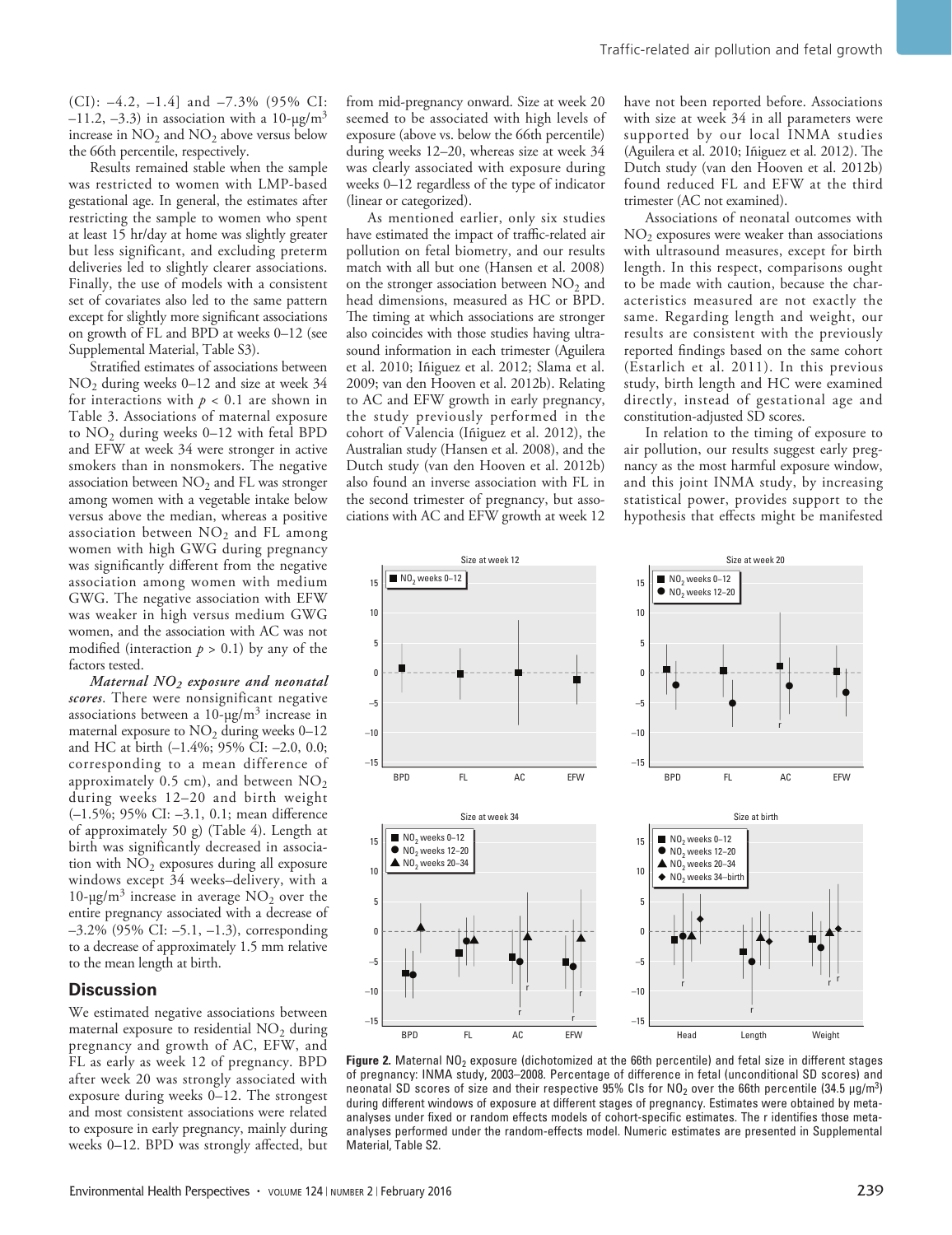immediately. Adverse effects on AC and EFW as early as week 12 of gestation are, to some extent, in contrast with the stated premise that head and bones of a fetus are more vulnerable during the first stages of pregnancy, whereas body mass accumulation could be more affected in late pregnancy. A possible explanation for these early effects on all parameters apart from BPD might result from a physiological adaptive response to hypoxia caused by toxic insults, in which brain development is preserved at the expense of a higher detriment of the other body segments. This pattern known as "brain sparing" has been described in association with maternal smoking during pregnancy and

may lead to severe, even permanent, deficits in future health (Swanson et al. 2009).

One proposed biological mechanism by which air pollution may affect fetal growth is by causing a decrease in transplacental oxygen and nutrient transport (Kannan et al. 2006; Slama et al. 2008a). Poor placental vascularity is caused partially by dysregulation of gene expression in key angiogenic factors in early pregnancy, and this perturbed DNA transcription might in turn be related to air pollution exposure (Hansen et al. 2008). Placental development is particularly sensitive to pathology, and if it is disrupted, current and later placental function can be impaired. A recent study (Griffin et al. 2012) reported

Table 3. Effect modification of NO<sub>2</sub> impact on fetal growth: INMA study, 2003-2008 (Spain).

|            |                  |                |        | Mean            |                              |                      |                 |
|------------|------------------|----------------|--------|-----------------|------------------------------|----------------------|-----------------|
| Parameter  | Effect modifier  | Category       | $\eta$ | NO <sub>2</sub> | % diff <sup>a</sup> (95% CI) | p-Value <sup>b</sup> | $p_{int}^{\,c}$ |
| <b>BPD</b> | Active smoking   | Overall        | 2,276  | 31.0            | $-2.9$ $(-4.3, -1.5)$        | < 0.01               |                 |
|            |                  | N <sub>0</sub> | 1.545  | 30.5            | $-1.6$ $(-3.3, 0.1)$         | 0.06                 |                 |
|            |                  | Yes            | 731    | 32.0            | $-5.8$ $(-8.2, -3.5)$        | < 0.01               | < 0.01          |
| FL.        | Vegetable intake | Overall        | 2.340  | 30.8            | $-1.0$ $(-2.3, 0.3)$         | 0.13                 |                 |
|            |                  | $\geq$ Median  | 1.170  | 31.1            | $-0.3$ $(-2.1, 1.6)$         | 0.78                 |                 |
|            |                  | < Median       | 1,170  | 30.4            | $-2.0$ $(-3.9, -0.8)$        | 0.04                 | 0.09            |
|            | GWG              | Overall        | 2.340  | 30.8            | $-0.9$ $(-2.2, 0.4)$         | 0.19                 |                 |
|            |                  | Medium         | 863    | 30.1            | $-1.1$ $(-5.3, 3.1)$         | 0.60                 |                 |
|            |                  | Low            | 544    | 32.1            | $-1.1$ $(-3.7, 1.6)$         | 0.43                 | 0.81            |
|            |                  | High           | 861    | 31.0            | $1.4 (-0.8, 3.6)$            | 0.22                 | 0.01            |
| EFW        | Active smoking   | Overall        | 2.264  | 31.0            | $-2.2$ ( $-3.8$ , $-0.6$ )   | 0.01                 |                 |
|            |                  | N <sub>0</sub> | 1.536  | 30.4            | $-1.5$ $(-3.5, 0.5)$         | 0.14                 |                 |
|            |                  | Yes            | 728    | 32.1            | $-3.9$ $(-6.6, -1.2)$        | < 0.01               | 0.03            |
|            | GWG              | Overall        | 2.317  | 30.8            | $-2.1$ $(-3.7, -0.5)$        | 0.01                 |                 |
|            |                  | Medium         | 876    | 30.1            | $-2.7$ $(-5.3, -0.2)$        | 0.04                 |                 |
|            |                  | Low            | 563    | 32.0            | $-1.9$ ( $-4.8$ , 0.9)       | 0.19                 | 0.80            |
|            |                  | High           | 878    | 30.8            | $-1.4(-4.2.1.4)$             | 0.33                 | 0.07            |

Overall estimates for NO<sub>2</sub> at 0–12 weeks on size at week 34, restricted to valid cases for each potential effect modifier: sex, fruit and vegetable intake, type of cooking, alcohol consumption, tobacco use, rurality, weight gain, and season at conception. Effect estimates in each category are combined estimates by meta-analysis of cohort-specific estimates from the stratified analysis.

*<sup>a</sup>*Percentage of difference in SD scores. *bp*-Value according to Wald test. *c*Interaction *p*-value; results are shown if pint  $<$  0.1. The effect of NO<sub>2</sub> on AC was not modified by anyone.

Table 4. Exposure to NO<sub>2</sub> during different periods of pregnancy and SD scores of neonatal anthropometry: INMA study, 2003–2008 (Spain).

|                        |        | $NO2$ (per 10-µg/m <sup>3</sup> increase) |                 |              | $NO2$ > 34.5 µg/m <sup>3</sup> (66th percentile) |                                             |          |  |
|------------------------|--------|-------------------------------------------|-----------------|--------------|--------------------------------------------------|---------------------------------------------|----------|--|
| Neonatal score (weeks) | $\eta$ | % diff <sup>a</sup> (95% CI)              | $p$ -Value $^b$ | $1^2 (96)^c$ | % diff <sup>a</sup> (95% CI)                     | p-Value <sup>b</sup> $l^2$ (%) <sup>c</sup> |          |  |
| HC.                    |        |                                           |                 |              |                                                  |                                             |          |  |
| $NO2 0-12$             | 2.284  | $-1.4$ ( $-2.8$ , 0.0)                    | 0.05            | 3.8          | $-1.4$ ( $-5.6$ , 2.8)                           | 0.50                                        | 0        |  |
| $NO2 12 - 20$          | 2,235  | $-0.2$ ( $-2.4$ , 2.0)                    | 0.84            | 50.6         | $-0.8$ ( $-7.9$ , 6.4)                           | 0.83                                        | 55.6     |  |
| $NO2 20 - 34$          | 2,138  | $0.3$ (-2.6, 3.2)                         | 0.82            | 65.8         | $-0.8$ ( $-5.1$ , 3.4)                           | 0.70                                        | 46.8     |  |
| $NO2$ 34-delivery      | 2,191  | $0.7 (-0.7, 2.0)$                         | 0.32            | 12.5         | $2.1 (-2.1, 6.3)$                                | 0.33                                        | 0        |  |
| $NO2$ pregnancy        | 2,233  | $-0.4$ $(-3.4, 2.7)$                      | 0.81            | 57.6         | $-3.5(-7.7, 0.9)$                                | 0.12                                        | 17.4     |  |
| Length                 |        |                                           |                 |              |                                                  |                                             |          |  |
| $N020-12$              | 2,286  | $-2.8(-4.4, -1.2)$                        | < 0.01          | 0            | $-3.4(-7.9, 1.1)$                                | 0.14                                        | $\theta$ |  |
| $NO2 12 - 20$          | 2,286  | $-2.8$ $(-4.3, -1.2)$                     | < 0.01          | $\Omega$     | $-5.1$ $(-12.3, 2.3)$                            | 0.18                                        | 52.9     |  |
| $NO2 20 - 34$          | 2,284  | $-2.2$ ( $-3.8, -0.5$ )                   | 0.01            | 0            | $-1.1$ ( $-5.7$ , 3.4)                           | 0.63                                        | 0        |  |
| $NO2$ 34-delivery      | 2.283  | $-1.1$ ( $-2.6$ , 0.4)                    | 0.14            | $\Omega$     | $-1.7$ ( $-6.3$ , 2.9)                           | 0.48                                        | 0        |  |
| $NO2$ pregnancy        | 2,284  | $-3.2$ ( $-5.1$ , $-1.3$ )                | < 0.01          | 0            | $-6.2$ ( $-10.4$ , $-1.8$ )                      | 0.01                                        | 0        |  |
| Weight                 |        |                                           |                 |              |                                                  |                                             |          |  |
| $NO2 0-12$             | 2.317  | $-1.3$ $(-2.9, 0.3)$                      | 0.11            | 49.4         | $-1.3$ ( $-5.8$ , 3.3)                           | 0.58                                        | $\theta$ |  |
| $NO2 12 - 20$          | 2,317  | $-1.5(-3.1, 0.1)$                         | 0.07            | 0            | $-2.8(-7.3, 1.7)$                                | 0.23                                        | 34.1     |  |
| $NO2 20 - 34$          | 2,261  | $-0.6$ $(-2.3, 1.1)$                      | 0.48            | 48.1         | $-0.3$ ( $-7.7$ , $7.1$ )                        | 0.94                                        | 51.8     |  |
| $NO2$ 34-delivery      | 2,259  | $0.4 (-1.1, 2.0)$                         | 0.56            | 29.9         | $0.5 (-7.0, 8.0)$                                | 0.90                                        | 50.5     |  |
| $NO2$ pregnancy        | 2,260  | $-1.2$ $(-3.1, 0.8)$                      | 0.24            | 35.6         | $-3.3$ ( $-7.6$ , 1.1)                           | 0.15                                        | 9.2      |  |

*<sup>a</sup>*Percent of difference in SD scores of neonatal anthropometry and its 95% CI, obtained by combining cohort-specific estimates using meta-analysis. *bp*-Value according to likelihood ratio (LR) test. *cI* <sup>2</sup> statistic of heterogeneity; estimates with  $l^2$  > 50% were derived using random effects models.

changes in umbilical blood flow in the third trimester after infections occurring before 20 weeks of gestation. This indicates that the effects might be observed with considerable delay in response to early exposure, which is in line with the pattern of our results.

Concerning the specificity of the relationship, our results suggest that adverse effects of air pollution on BPD and EFW were strengthened under active smoking. Synergy between air pollution and smoking might occur through different paths: by increasing vulnerability in the co-exposed (Mauderly and Samet 2009) or by acting on the same biological mechanisms. In this sense, it is well known that smoke constituents such as nicotine and carbon monoxide are, like  $NO<sub>2</sub>$ , strongly linked with fetal hypoxia (Haustein 1999). This synergic effect reinforces the need to promote healthy habits in mothers during pregnancy, with special emphasis on smoking cessation.

Regarding possible long-term consequences, it has been stated that restricted growth from mid- to late pregnancy predicts a higher risk of delayed infant development independently of postnatal growth (Henrichs et al. 2010). In turn, infants with reduced growth and adiposity in early childhood may have a higher tendency to experience later catch-up growth, strongly related to metabolic disorders such as obesity and insulin resistance (Crume et al. 2014). On the other hand, recent studies suggest that delayed development in specific parameters may have specific consequences for future health. In particular, poor prenatal head growth may represent a risk for behavioral disorders (Henrichs et al. 2009) and poor cognitive function (Yanney and Marlow 2004) in childhood; in a recent study (Eriksson et al. 2014), the adiposity rebound that is inversely related to the risk of infant and adult obesity has been found mostly associated with small head size at birth.

Some methodological considerations should be noted with regard to our study. First, our exposure estimates relied on the environmental modeling of residential outdoor levels. Consequently, some misclassification of personal exposure should be taken into consideration because outdoor levels of specific pollutants do not always reflect indoor levels, and people do not remain immobile inside their homes (Slama et al. 2008a). In this respect, indoor, occupational or in-transit exposures were at least partially addressed by adjusting for the available concomitant variables, such as exposure to environmental tobacco smoke, working status, or type of cooking, and in any case the misclassification of the assessment of air pollution exposure tends to be nondifferential (Ritz and Wilhelm 2008). Second, we confirmed or corrected LMP-gestational age by using an early CRL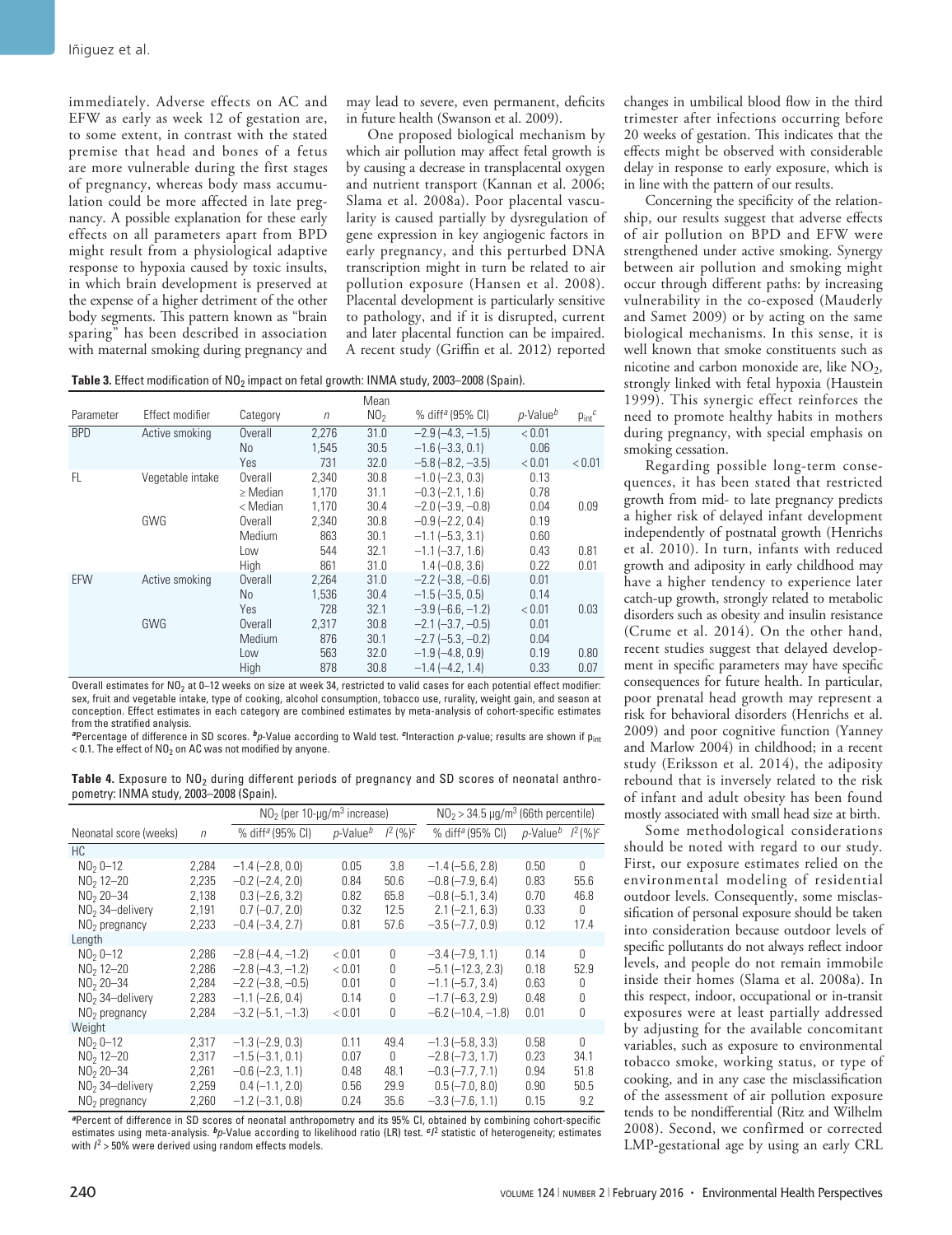measurement. This procedure could lead to an underestimation of the adverse effects of air pollution if they took place before the CRL measurement (Slama et al. 2008b). In this respect, we preferred this conservative approach because the use of self-reported LMP for gestational dating is prone to large random measurement error, with more severe effects on estimates than those attributable to smaller systematic deviations (Jukic et al. 2008; Olsen and Fei 2008). Finally, the schedule of available ultrasounds implies that our study is unable to investigate air pollution effects in late pregnancy—an interesting period to study because it is that of the greatest fetal development. In this sense, this joint study allowed week 34 to be taken as a reference for the ultrasound measurement date in the third trimester rather than week 32, used in our first local analyses, the respective outcome indicators being a little more representative of late pregnancy.

The main strengths of our study were the use of repeated measurements of fetal biometry, allowing the identification of specific patterns of restricted fetal growth by body segment; the careful assessment of fetal growth, taking into account the individual growth potential of each fetus (Mamelle et al. 2001); the accurate exposure assessment based on a dense grid of measurements; exposure variability by including low and medium-high contaminated areas, in contrast to the majority of previous studies, which have been conducted in cities where ambient air pollution levels are relatively high; and, last, the availability and quality of the information at the individual level, collected using standardized protocols.

In conclusion, our study supports an adverse impact of maternal exposure to NO2 in the air during pregnancy on fetal growth from early pregnancy onward, even at levels deemed safe according to the limits established by current air quality standards. Overall, although air pollution exposure may be considered potentially modifiable, personal decisions to minimize exposure are almost unfeasible for the active population, thus reinforcing the need to implement and sustain cleaner air policies.

#### **References**

- Aquilera I, Garcia-Esteban R, Iñiquez C, Nieuwenhuijsen MJ, Rodríguez A, Paez M, et al. 2010. Prenatal exposure to traffic-related air pollution and ultrasound measures of fetal growth in the INMA Sabadell cohort. Environ Health Perspect 118:705–711; doi:10.1289/ehp.0901228.
- Crume TL, Scherzinger A, Stamm E, McDuffie R, Bischoff KJ, Hamman RF, et al. 2014. The longterm impact of intrauterine growth restriction in a diverse U.S. cohort of children: the EPOCH study. Obesity (Silver Spring) 22(2):608–615.
- Domingo-Salvany A, Regidor E, Alonso J, Alvarez-Dardet C. 2000. Proposal for a social class

measure. Working Group of the Spanish Society of Epidemiology and the Spanish Society of Family and Community Medicine [in Spanish]. Aten Primaria 25(5):350–363.

- Eriksson JG, Kajantie E, Lampl M, Osmond C, Barker DJ. 2014. Small head circumference at birth and early age at adiposity rebound. Acta Physiol (Oxf) 210(1):154–160.
- Estarlich M, Ballester F, Aguilera I, Fernández-Somoano A, Lertxundi A, Llop S, et al. 2011. Residential exposure to outdoor air pollution during pregnancy and anthropometric measures at birth in a multicenter cohort in Spain. Environ Health Perspect 119:1333–1338; doi:10.1289/ehp.1002918.
- Gluckman PD, Hanson MA, Cooper C, Thornburg KL. 2008. Effect of in utero and early-life conditions on adult health and disease. N Engl J Med 359(1):61–73.
- Griffin JB, Lokomba V, Landis SH, Thorp JM Jr, Herring AH, Tshefu AK, et al. 2012. *Plasmodium falciparum* parasitaemia in the first half of pregnancy, uterine and umbilical artery blood flow, and foetal growth: a longitudinal Doppler ultrasound study. Malar J 11:319; doi:10.1186/1475-2875-11-319.
- Gurrin LC, Blake KV, Evans SF, Newnham JP. 2001. Statistical measures of foetal growth using linear mixed models applied to the foetal origins hypothesis. Stat Med 20(22):3391–3409.
- Guxens M, Aguilera I, Ballester F, Estarlich M, Fernández-Somoano A, Lertxundi A, et al. 2012a. Prenatal exposure to residential air pollution and infant mental development: modulation by antioxidants and detoxification factors. Environ Health Perspect 120:144–149; doi:10.1289/ehp.1103469.
- Guxens M, Ballester F, Espada M, Fernández MF, Grimalt JO, Ibarluzea J, et al. 2012b. Cohort profile: the INMA—INfancia y Medio Ambiente— (Environment and Childhood) Project. Int J Epidemiol 41(4):930–940.
- Hadlock FP, Harrist RB, Sharman RS, Deter RL, Park SK. 1985. Estimation of fetal weight with the use of head, body, and femur measurements—a prospective study. Am J Obstet Gynecol 151(3):333–337.
- Hansen CA, Barnett AG, Pritchard G. 2008. The effect of ambient air pollution during early pregnancy on fetal ultrasonic measurements during midpregnancy. Environ Health Perspect 116:362–369; doi:10.1289/ehp.10720.
- Haustein KO. 1999. Cigarette smoking, nicotine and pregnancy. Int J Clin Pharmacol Ther 37(9):417–427.
- Henrichs J, Schenk JJ, Barendregt CS, Schmidt HG, Steegers EA, Hofman A, et al. 2010. Fetal growth from mid- to late pregnancy is associated with infant development: the Generation R Study. Dev Med Child Neurol 52(7):644–651.
- Henrichs J, Schenk JJ, Schmidt HG, Arends LR, Steegers EA, Hofman A, et al. 2009. Fetal size in mid- and late pregnancy is related to infant alertness: the Generation R Study. Dev Psychobiol 51(2):119–130.
- Higgins JP, Thompson SG, Deeks JJ, Altman DG. 2003. Measuring inconsistency in meta-analyses. BMJ 327(7414):557–560.
- Iñiguez C, Ballester F, Estarlich M, Esplugues A, Murcia M, Llop S, et al. 2012. Prenatal exposure to traffic-related air pollution and fetal growth in a cohort of pregnant women. Occup Environ Med 69(10):736–744.
- Iñiguez C, Ballester F, Estarlich M, Llop S, Fernandez-Patier R, Aguirre-Alfaro A, et al. 2009. Estimation of personal NO<sub>2</sub> exposure in a cohort of pregnant women. Sci Total Environ 407(23):6093–6099.
- IOM/NCR (Institute of Medicine/National Research Council Committee to Reexamine IOM Pregnancy Weight Guidelines). 2009. Weight Gain During Pregnancy: Reexamining the Guidelines

(Rasmussen KM, Yaktine AL, eds). Washington, DC:National Academies Press.

- Jukic AM, Weinberg CR, Wilcox AJ, McConnaughey DR, Hornsby P, Baird DD. 2008. Accuracy of reporting of menstrual cycle length. Am J Epidemiol 167(1):25–33.
- Kannan S, Misra DP, Dvonch JT, Krishnakumar A. 2006. Exposures to airborne particulate matter and adverse perinatal outcomes: a biologically plausible mechanistic framework for exploring potential effect modification by nutrition. Environ Health Perspect 114:1636–1642; doi:10.1289/ehp.9081.
- Kelishadi R, Poursafa P. 2014. A review on the genetic, environmental, and lifestyle aspects of the earlylife origins of cardiovascular disease. Curr Probl Pediatr Adolesc Health Care 44(3):54–72.
- Kramer MS. 2003. The epidemiology of adverse pregnancy outcomes: an overview. J Nutr 133(5 suppl 2):1592S–1596S.
- Mamelle N, Cochet V, Claris O. 2001. Definition of fetal growth restriction according to constitutional growth potential. Biol Neonate 80(4):277–285.
- Mauderly JL, Samet JM. 2009. Is there evidence for synergy among air pollutants in causing health effects? Environ Health Perspect 117:1–6; doi:10.1289/ehp.11654.
- Olsen J, Fei C. 2008. How to control for gestational age: Olsen and Fei respond [Letter]. Environ Health Perspect 116:A284–A285; doi:10.1289/ehp.11105R.
- Patel MM, Quinn JW, Jung KH, Hoepner L, Diaz D, Perzanowski M, et al. 2011. Traffic density and stationary sources of air pollution associated with wheeze, asthma, and immunoglobulin E from birth to age 5 years among New York City children. Environ Res 111(8):1222–1229.
- Pedersen M, Giorgis-Allemand L, Bernard C, Aguilera I, Andersen AM, Ballester F, et al. 2013. Ambient air pollution and low birthweight: a European cohort study (ESCAPE). Lancet Respir Med 1(9):695–704.
- Perez L, Declercq C, Iñiguez C, Aguilera I, Badaloni C, Ballester F, et al. 2013. Chronic burden of nearroadway traffic pollution in 10 European cities (APHEKOM network). Eur Respir J 42(3):594–605.
- Pinheiro JC, Bates DM. 2000. Mixed-Effects Models in S and S PLUS. New York:Springer-Verlag.
- R Core Team. 2014. R: A Language and Environment for Statistical Computing. Vienna, Austria:R Foundation for Statistical Computing. Available: http://www.Rproject.org [accessed 31 October 2014].
- Ritz B, Qiu J, Lee PC, Lurmann F, Penfold B, Erin Weiss R, et al. 2014. Prenatal air pollution exposure and ultrasound measures of fetal growth in Los Angeles, California. Environ Res 130:7–13.
- Ritz B, Wilhelm M. 2008. Ambient air pollution and adverse birth outcomes: methodologic issues in an emerging field. Basic Clin Pharmacol Toxicol 102(2):182–190.
- Rundle A, Hoepner L, Hassoun A, Oberfield S, Freyer G, Holmes D, et al. 2012. Association of childhood obesity with maternal exposure to ambient air polycyclic aromatic hydrocarbons during pregnancy. Am J Epidemiol 175(11):1163–1172.
- Slama R, Darrow L, Parker J, Woodruff TJ, Strickland M, Nieuwenhuijsen M, et al. 2008a. Meeting report: atmospheric pollution and human reproduction. Environ Health Perspect 116:791–798; doi:10.1289/ehp.11074.
- Slama R, Khoshnood B, Kaminski M. 2008b. How to control for gestational age in studies involving environmental effects on fetal growth [Letter]. Environ Health Perspect 116:A284; doi:10.1289/ehp.11105.
- Slama R, Thiebaugeorges O, Goua V, Aussel L, Sacco P, Bohet A, et al. 2009. Maternal personal exposure to airborne benzene and intrauterine